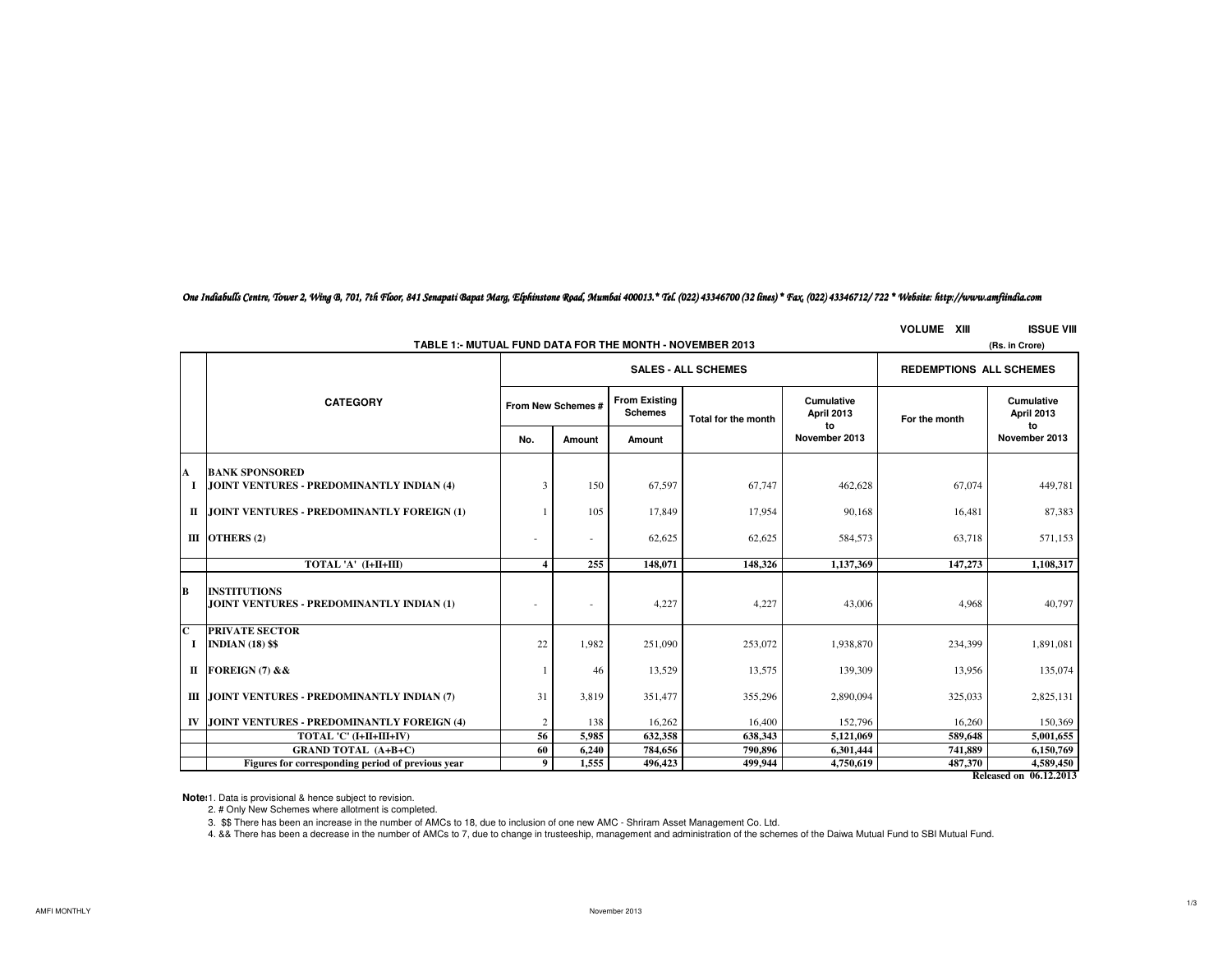# **TABLE 2:- SALES DURING THE MONTH OF NOVEMBER 2013 - TYPE AND CATEGORY WISE 2.1 \*NEW SCHEMES LAUNCHED (ALLOTMENT COMPLETED)**

(Rs. in Crore)

| ---                            |                      |        |                      |                  |                      |                      |                      |              |  |
|--------------------------------|----------------------|--------|----------------------|------------------|----------------------|----------------------|----------------------|--------------|--|
|                                | Open End             |        |                      | <b>Close End</b> |                      | <b>Interval Fund</b> |                      | <b>TOTAL</b> |  |
|                                | <b>No.of Schemes</b> | Amount | <b>No.of Schemes</b> | Amount           | <b>No.of Schemes</b> | Amount               | <b>No.of Schemes</b> | Amount       |  |
| <b>INCOME</b>                  | -                    |        | 54                   | 5,337            | -                    |                      | 54                   | 5,337        |  |
| <b>EQUITY</b>                  |                      | 24     |                      | 847              |                      |                      |                      | 871          |  |
| <b>BALANCED</b>                |                      |        |                      |                  |                      |                      |                      |              |  |
| <b>LIQUID/MONEY MARKET</b>     |                      | 20     |                      |                  |                      |                      |                      | 20           |  |
| <b>GILT</b>                    |                      |        |                      |                  |                      |                      |                      |              |  |
| <b>ELSS - EQUITY</b>           |                      |        |                      |                  |                      |                      |                      |              |  |
| <b>GOLD ETF</b>                |                      |        |                      |                  |                      |                      |                      |              |  |
| <b>OTHER ETFS</b>              |                      | 12     |                      |                  |                      |                      |                      | 12           |  |
| <b>FUND OF FUNDS INVESTING</b> |                      |        |                      |                  |                      |                      |                      |              |  |
| <b>OVERSEAS</b>                |                      |        |                      | - 11             |                      |                      |                      |              |  |
| <b>TOTAL</b>                   |                      | 56     | 57                   | 6,184            |                      |                      | 60                   | 6,240        |  |

### **\*NEW SCHEMES LAUNCHED :**

| 11-11 3811-11-2 LAUNCILD    |                                                                                                                                                                                                                                                                                                                                                                                                                                                                                                                                                                                                                                                                                                                                                                                                                                                                                                                                                                                                                                                                                                                                                                                                                                                                                                                                                                                                                                                                                                                                                                                                                                                                                                                                                                                                                                                                                                                                                  |
|-----------------------------|--------------------------------------------------------------------------------------------------------------------------------------------------------------------------------------------------------------------------------------------------------------------------------------------------------------------------------------------------------------------------------------------------------------------------------------------------------------------------------------------------------------------------------------------------------------------------------------------------------------------------------------------------------------------------------------------------------------------------------------------------------------------------------------------------------------------------------------------------------------------------------------------------------------------------------------------------------------------------------------------------------------------------------------------------------------------------------------------------------------------------------------------------------------------------------------------------------------------------------------------------------------------------------------------------------------------------------------------------------------------------------------------------------------------------------------------------------------------------------------------------------------------------------------------------------------------------------------------------------------------------------------------------------------------------------------------------------------------------------------------------------------------------------------------------------------------------------------------------------------------------------------------------------------------------------------------------|
| <b>OPEN END LIQUID:</b>     | <b>IIFL Liquid Fund</b>                                                                                                                                                                                                                                                                                                                                                                                                                                                                                                                                                                                                                                                                                                                                                                                                                                                                                                                                                                                                                                                                                                                                                                                                                                                                                                                                                                                                                                                                                                                                                                                                                                                                                                                                                                                                                                                                                                                          |
| <b>OPEN END OTHER ETFS:</b> | R*Shares Nifty ETF                                                                                                                                                                                                                                                                                                                                                                                                                                                                                                                                                                                                                                                                                                                                                                                                                                                                                                                                                                                                                                                                                                                                                                                                                                                                                                                                                                                                                                                                                                                                                                                                                                                                                                                                                                                                                                                                                                                               |
| <b>OPEN END EQUITY:</b>     | Shriram Equity and Debt Opportunities Fund                                                                                                                                                                                                                                                                                                                                                                                                                                                                                                                                                                                                                                                                                                                                                                                                                                                                                                                                                                                                                                                                                                                                                                                                                                                                                                                                                                                                                                                                                                                                                                                                                                                                                                                                                                                                                                                                                                       |
| <b>ICLOSE END INCOME :</b>  | Baroda Pioneer FMP - Series H (91 Days), Birla Sun Life Fixed Term Plan - Series IS (368 days), Series IU (527 days), Series IV (368 days), Series IW (368 days), Series IX<br>(1092 days), Series IY (499 days), Series JA (366 days) and Series JB (91 days), BSL Capital Protection Oriented Fund Series 16, BNP Paribas Dual Advantage Fund - Series<br>I. BOI AXA Capital Protection Oriented Fund - Series 1, Canara Robeco Capital Protection Oriented Fund - Series 2 (Plan A), DSP BlackRock Dual Advantage Fund - Series 19<br>36M, DSP BlackRock FMP - Series 126 - 12M, DSP BlckRock FTP Series 33 - 24M, DWS Hybrid Fixed Term Fund Series - 17, HDFC CPO -I-36M October 2013 - Series I,<br>HDFC FMP 370D November 2013 (1) - Series 28, HDFC FMP 371D November 2013 (1) - Series 28, HDFC FMP 371D November 2013 (2) - Series 28, HDFC FMP 538D<br>November 2013 (1) - Series 28, HDFC FMP 554D November 2013 (1) - Series 28, HDFC FMP 923D November 2013 (1) - Series 28, HSBC Fixed Term Series 99 and Series<br>100, ICICI Prudential Capital Fixed Maturity Plan - Series 70 - 1285 Days Plan T, ICICI Prudential Capital Protection Oriented Fund IV - Plan F - 60 Months Plan, ICICI<br>Prudential Fixed Maturity Plan - Series 71 - 366 Days Plan C, 368 Days Plan A, 369 Days Plan E, 525 Days Plan D and 547 Days Plan B, IDFC FTP 48 and FTP 49, Kotak FMP<br>Series 127 Direct Plan and Non Direct Plan, L&T FMP - Series IX - Plan D, Plan E, Plan F and Plan G, Peerless Fixed Maturity Plan Series 5, Reliance Dual Advantage Fixed<br>Tenure Fund IV Plan D, Reliance Fixed Horizon Fund - XXIV - Series 23, Series 24 and Series 25, Reliance Fixed Horizon Fund - XXV - Series 1, Series 2, Series 3 and Series<br>4. Religare Invesco Fixed Maturity Plan - Series XXI - Plan E (370 Days), Sundaram Fixed Term Plan - ER and Sundaram Hybrid Fund Series C and TATA Fixed Maturity Plan<br>Series 45 Scheme C |
| <b>CLOSE END EQUITY:</b>    | Axis Small Cap Fund (5 years), ICICI Prudential Value fund - Series 1 and Union KBC Trigger Fund - Series 1                                                                                                                                                                                                                                                                                                                                                                                                                                                                                                                                                                                                                                                                                                                                                                                                                                                                                                                                                                                                                                                                                                                                                                                                                                                                                                                                                                                                                                                                                                                                                                                                                                                                                                                                                                                                                                      |

#### **2.2 EXISTING SCHEMES**

|                                                   | Open End             |         | <b>Close End</b>         |                          | <b>Interval Fund</b>     |                          | <b>TOTAL</b>         |         |
|---------------------------------------------------|----------------------|---------|--------------------------|--------------------------|--------------------------|--------------------------|----------------------|---------|
|                                                   | <b>No.of Schemes</b> | Amount  | <b>No.of Schemes</b>     | Amount                   | <b>No.of Schemes</b>     | Amount                   | <b>No.of Schemes</b> | Amount  |
| <b>INCOME</b>                                     | 246                  | 24.734  | 470                      | .196                     | 49                       | 330                      | 765                  | 26,260  |
| <b>IEQUITY</b>                                    | 284                  | 4.403   | 8                        | $\overline{\phantom{0}}$ |                          | $\overline{\phantom{a}}$ | 293                  | 4,403   |
| <b>BALANCED</b>                                   | 29                   | 202     |                          | -                        | $\overline{\phantom{0}}$ | $\overline{\phantom{0}}$ | 30                   | 202     |
| <b>LIQUID/MONEY MARKET</b>                        | 53                   | 752,248 |                          | -                        | $\overline{\phantom{0}}$ | $\overline{\phantom{0}}$ | 53                   | 752,248 |
| <b>GILT</b>                                       | 43                   | 1.042   |                          | -                        | $\overline{\phantom{0}}$ | $\overline{\phantom{0}}$ | 43                   | 1,042   |
| <b>IELSS - EQUITY</b>                             | 38                   | 140     | 16                       | -                        | $\overline{\phantom{0}}$ | $\overline{\phantom{0}}$ | 54                   | 140     |
| <b>GOLD ETF</b>                                   | 14                   | 14      |                          | -                        | $\overline{\phantom{0}}$ | $\overline{\phantom{0}}$ |                      | 14      |
| <b>OTHER ETFS</b>                                 | 24                   | 209     |                          | -                        | $\overline{\phantom{0}}$ | $\overline{\phantom{a}}$ | 24                   | 209     |
| <b>FUND OF FUNDS INVESTING</b><br><b>OVERSEAS</b> | 23                   | 138     | $\overline{\phantom{a}}$ | -                        | $\overline{\phantom{0}}$ | $\overline{\phantom{0}}$ | 23                   | 138     |
| <b>TOTAL</b>                                      | 754                  | 783.130 | 495                      | 1,196                    | 50                       | 330                      | 1299                 | 784,656 |

Notes:The change in number of existing schemes is because of the maturity and reclassification of some of the existing schemes.^ Amount mobilised by new plans launched under existing scheme.

#### **2.3 TOTAL OF ALL SCHEMES**

|                                                   | Open End             |         | <b>Close End</b>         |        |                          | <b>TOTAL</b><br><b>Interval Fund</b> |                      |         |
|---------------------------------------------------|----------------------|---------|--------------------------|--------|--------------------------|--------------------------------------|----------------------|---------|
|                                                   | <b>No.of Schemes</b> | Amount  | <b>No.of Schemes</b>     | Amount | <b>No.of Schemes</b>     | Amount                               | <b>No.of Schemes</b> | Amount  |
| <b>INCOME</b>                                     | 246                  | 24.734  | 524                      | 6,533  | 49                       | 330                                  | 819                  | 31,597  |
| <b>EQUITY</b>                                     | 285                  | 4.427   |                          | 847    |                          | $\overline{\phantom{a}}$             | 297                  | 5.274   |
| <b>BALANCED</b>                                   | 29                   | 202     |                          |        |                          | $\overline{\phantom{0}}$             | 30                   | 202     |
| <b>LIQUID/MONEY MARKET</b>                        | 54                   | 752,268 |                          |        | $\overline{\phantom{0}}$ | $\overline{\phantom{a}}$             | 54                   | 752,268 |
| GILT                                              | 43                   | 1.042   | $\overline{\phantom{0}}$ |        | $\overline{\phantom{0}}$ | $\overline{\phantom{0}}$             | 43                   | 1.042   |
| <b>ELSS - EQUITY</b>                              | 38                   | 140     | 16                       |        | $\overline{\phantom{0}}$ | $\overline{\phantom{0}}$             | 54                   | 140     |
| <b>GOLD ETF</b>                                   | 14                   | 14      | $\overline{\phantom{a}}$ |        | $\overline{\phantom{0}}$ | $\overline{\phantom{a}}$             | 14                   | 14      |
| <b>OTHER ETFS</b>                                 | 25                   | 221     |                          |        | $\overline{\phantom{0}}$ | $\overline{\phantom{0}}$             | 25                   | 221     |
| <b>FUND OF FUNDS INVESTING</b><br><b>OVERSEAS</b> | 23                   | 138     | $\overline{\phantom{0}}$ |        | $\overline{\phantom{0}}$ | $\overline{\phantom{0}}$             | 23                   | 138     |
| <b>TOTAL</b>                                      | 757                  | 783,186 | 552                      | 7,380  | 50                       | 330                                  | 1359                 | 790,896 |